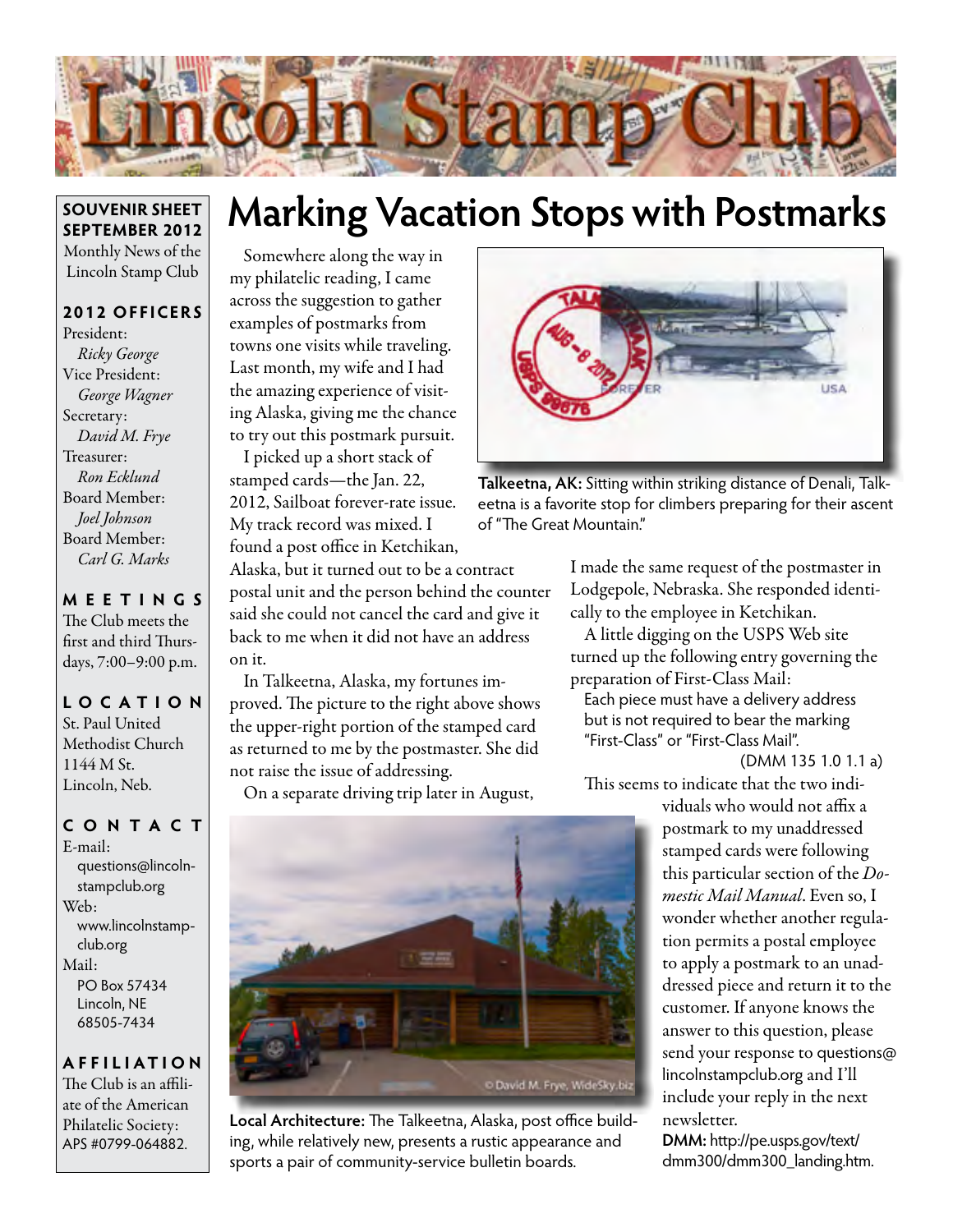# **September Exchange**

The Club offers the following items at its monthly exchange. Payments may be made in cash or in personal checks made out to the Club. Proceeds benefit the Club's programs and activities. Thanks for your generous offers!

| Lot $#$      | Description                                                  | Catalogue                | Open    | Final | <b>Buyer</b> |
|--------------|--------------------------------------------------------------|--------------------------|---------|-------|--------------|
| $\bullet$ 01 | Showgard Black Mounts, partial packages: 25, 27, 28, 30      |                          | No Min. |       |              |
| $\bullet$ 02 | Showgard Black Mounts, partial packages: 31, 33, 36, 39      |                          | No Min. |       |              |
| $\bullet$ 03 | Showgard Black Mounts, partial packages: 41, 44, 50, 57      |                          | No Min. |       |              |
| $\bullet$ 04 | White Ace Historical Stamp Album Pages, U.S., assorted       |                          | No Min. |       |              |
| $\bullet$ 05 | Minkus Album Pages, U.S., assorted, 1978-2002                |                          | No Min. |       |              |
| $\bullet$ 06 | Crystal-Mount Packages: 3 partial cover; 1 partial large     |                          | No Min. |       |              |
| $\bullet$ 07 | Assorted Air Mail Envelopes; 11 types                        |                          | No Min. |       |              |
| $\bullet$ 08 | <b>Assorted Glassine Envelopes</b>                           |                          | No Min. |       |              |
| $\bullet$ 09 | <b>Assorted Mounts and Corners</b>                           |                          | No Min. |       |              |
| $\bullet$ 10 | Bundle of 4x6 Manilla Folders                                |                          | No Min. |       |              |
| $\bullet$ 11 | Bundle of 2-up 5x7 Photo Album Pages                         |                          | No Min. |       |              |
| $\bullet$ 12 | 5-Tab Binder Dividers; 4 packages                            |                          | No Min. |       |              |
| $\bullet$ 13 | <b>Assorted Stock Pages</b>                                  |                          | No Min. |       |              |
| $\bullet$ 14 | Harris U.S. Plate Block, Zip Code Block Album Supplements    | $\overline{\phantom{m}}$ | No Min. |       |              |
| $\bullet$ 15 | Scott International Supplement 1973-74 (Part IX)             |                          | No Min. |       |              |
| $\bullet$ 16 | Scott International Supplement 1978 (Part XIII)              |                          | No Min. |       |              |
| $\bullet$ 17 | Scott International Supplement 1985 (Part XXI)               |                          | No Min. |       |              |
| •18          | Scott International Supplement 1986 (Parts XXII A-B)         |                          | No Min. |       |              |
| $\bullet$ 19 | Scott International Supplement 1987 (Part XXIII A)           |                          | No Min. |       |              |
| $\bullet$ 19 | Assorted Unused Postal Cards (2¢-5¢)                         |                          | No Min. |       |              |
| $\bullet$ 20 | Assorted Used Postal Cards (1¢-20¢)                          |                          | No Min. |       |              |
| $\bullet$ 21 | Two Sc. #1328 Nebraska Statehood Centennial FDC              |                          | No Min. |       |              |
| $\bullet$ 22 | Nebraska Midland RR First Mail Run Cover                     |                          | No Min. |       |              |
| $\bullet$ 23 | 1965 Lincoln Stamp Club Souvenir Sheet                       |                          | No Min. |       |              |
| $\bullet$ 24 | Assorted Used Blocks of 4, off paper                         |                          | No Min. |       |              |
| $\bullet$ 25 | Assorted Christmas and Easter Seals, full and partial sheets |                          | No Min. |       |              |
| $\bullet$ 26 | NSC9: '76 American Numismatic Assoc. Souvenir Card           | \$8.00                   | No Min. |       |              |
| $\bullet$ 27 | Scott Catalog: Vol. 1(2009); Vols. 2-6 (2010)                | ~100.00                  | No Min. |       |              |
| $\bullet$ 28 | Five Assorted U.S. Postal Service Lobby Posters              |                          | No Min. |       |              |
| $\bullet$ 29 | Worldwide Postage Stamp Album with some stamps               |                          | No Min. |       |              |
| $\bullet$ 30 | <b>Assorted Artmaster Album Pages</b>                        |                          | No Min. |       |              |
| $\bullet$ 31 | Box of Clear Sleeves: 3.5x5.75                               |                          | No Min. |       |              |
| $\bullet$ 32 | Nu Ace Cover Album: 3-up pages                               |                          | No Min. |       |              |
| $\bullet$ 33 | Finland: #856a, complete booklet                             | \$4.25                   | No Min. |       |              |
| $\bullet$ 34 | Finland: #863a-e, complete booklet                           | \$5.50                   | No Min. |       |              |
| $\bullet$ 35 | Finland: #863a-e, complete booklet                           | \$5.50                   | No Min. |       |              |
| $\bullet$ 36 | Finland: #863a-e, complete booklet                           | \$5.50                   | No Min. |       |              |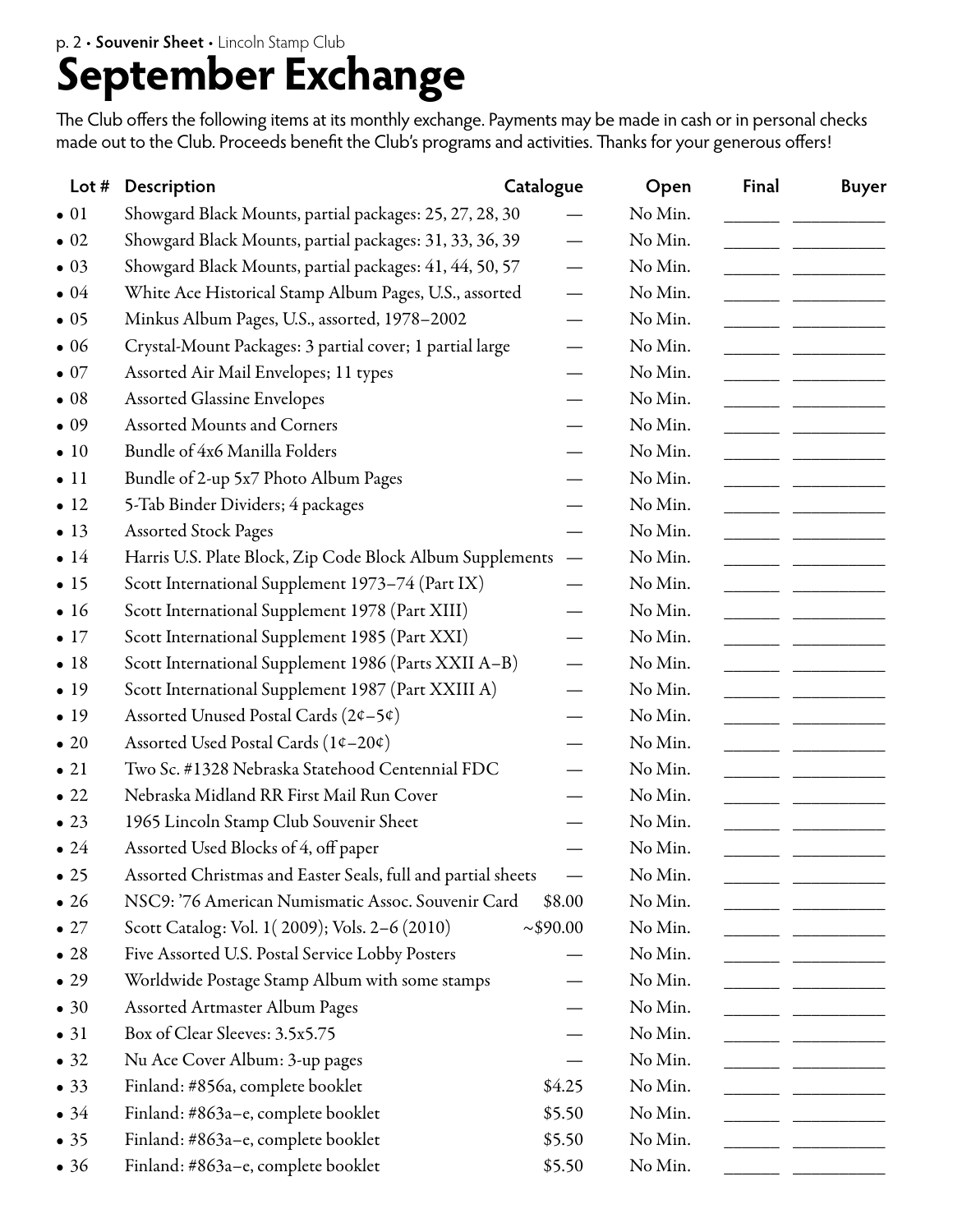## Roundup: **Philatelic News of Note**

#### **FREE POSTAL HISTORY BOOK**

By simply telephoning (202) 633- 3017, you can receive a free copy of *The Winton M. Blount Postal History Symposia: Select Papers, 2006–2009*, Thomas Lera, editor, issued 14 September 2010. It is a 166-page color illustrated gold mine of articles. The William M. Blount Symposia features scholarship in the broad field of postal history taken here to include "the study of postal rates, policy, and administration, political effects on postal systems, postal surveillance, and the consequences of business and culture on postal systems; basically anything to do with the collection, transportation, and delivery of mail." This book highlights presentations from four years of the symposia. The contents:

• Political economy of postal reform in the Victorian age / Richard R. John

- "Little colored bits of paper" collected in the progressive era / Sheila A. Brennan
- WWI philatelic censuses of East Africa / John Kevin Doyle
- Explorations in the official register; statistical analysis of postmaster compensation data from 19th century New Hampshire / Terence Hines and Thomas Velk
- Zeppelin posts in the 1933 Chicago World's Fair, integrating collector and historian methodologies / Cheryl R. Ganz
- "Food will win the war" motor trucks and the farm-to-table postal delivery program, 1917–1918 / Robert G. Cullen
- Philatelic propaganda, a case study—border changes in Eastern Europe, 1938–1941 / Robin Gates Elliott
- Picking up the pieces, the aftermath of Hiroshima / Janet Klug
- Postal censorship and military intelligence during World War II / Ann Elizabeth Pfau
- 1895 provisional and bisect postage due stamps, a result of the transfer of stamp production to the BEP? / Harry K. Charles, Jr.
- Sunday mail controversy, postal reform, and mail transportation / Diane DeBlois and Robert Dalton Harris
- "Why is a raven like a writing desk?" post office reform, collectible commodities, and Victorian culture / Catherine J. Golden
- America's first carrier service, the U.S. city dispatch post / Larry Lyons
- U.S. 1847 issues; stamps that changed the system / Harvey Mirsky
- From the pulpit to the post; anticlericalism and communication in Orizaba, 1857–1867 / Rachel A. Moore
- Cheap postage; a tool for social reform / David L. Straight.

**Source:** Information courtesy of the American Philatelic Society, www. stamps.org/Postal-History-Symposium

#### **SAMPLE MAGAZINE ISSUE**

Each month, the Club receives a complementary issue of *American Philatelist*, the journal of the American Philatelic Society. If you are not a member of APS, ask at a Club meeting to borrow the copy to find out how membership could enrich your enjoyment of the hobby.

#### **PUBLICITY APPOINTMENT**

David Frye has been appointed to the position of Publicity Chairman for the Postal History Society, APS affiliate #AF0044. He will assist the society in promoting its work through various media.

#### **METERED MAIL RATES**

Extra copies of the handouts providing background on last month's program, "Making Sense of Metered Mail Rates," will be available at the September business meeting.

#### **"TOP 13 MUST-SEE POST OFFICES"**

Fox News recently featured an article in the travel section of its Web site offering suggestions for planning your vacation around visits to post offices, or at least for making some intentional detours along the way.

The article begins, "No matter what town you go to in the U.S.—not matter how remote—there's bound to be a post office nearby.

"From a boat that delivers mail along the docks of a 29-mile stretch of river, to aircraft that fly directly the coldest regions of Alaska, the country's post offices have been set up to meet the changes to the mail delivery system—and the people it serves." **More:** www.foxnews.com/travel/2012/08/21/unique-post-officesacross-nation/

#### **LINPEX 2013 NEWS**

The Lincoln Stamp Club will host its annual philatelic exposition— LINPEX 2013—on Saturday and Sunday, February 23–24, 2013.

The show will feature a non-competitive display of members' one- and two-frame exhibits. If you would like to share your collecting passion with others, use the form in last month's newsletter to submit your exhibit information.

Bring your questions and ideas about LINPEX to our next meeting. The show reaches many new stamp collectors and many others who normally collect without the benefits of sharing in the community of collectors. Your contribution matters!